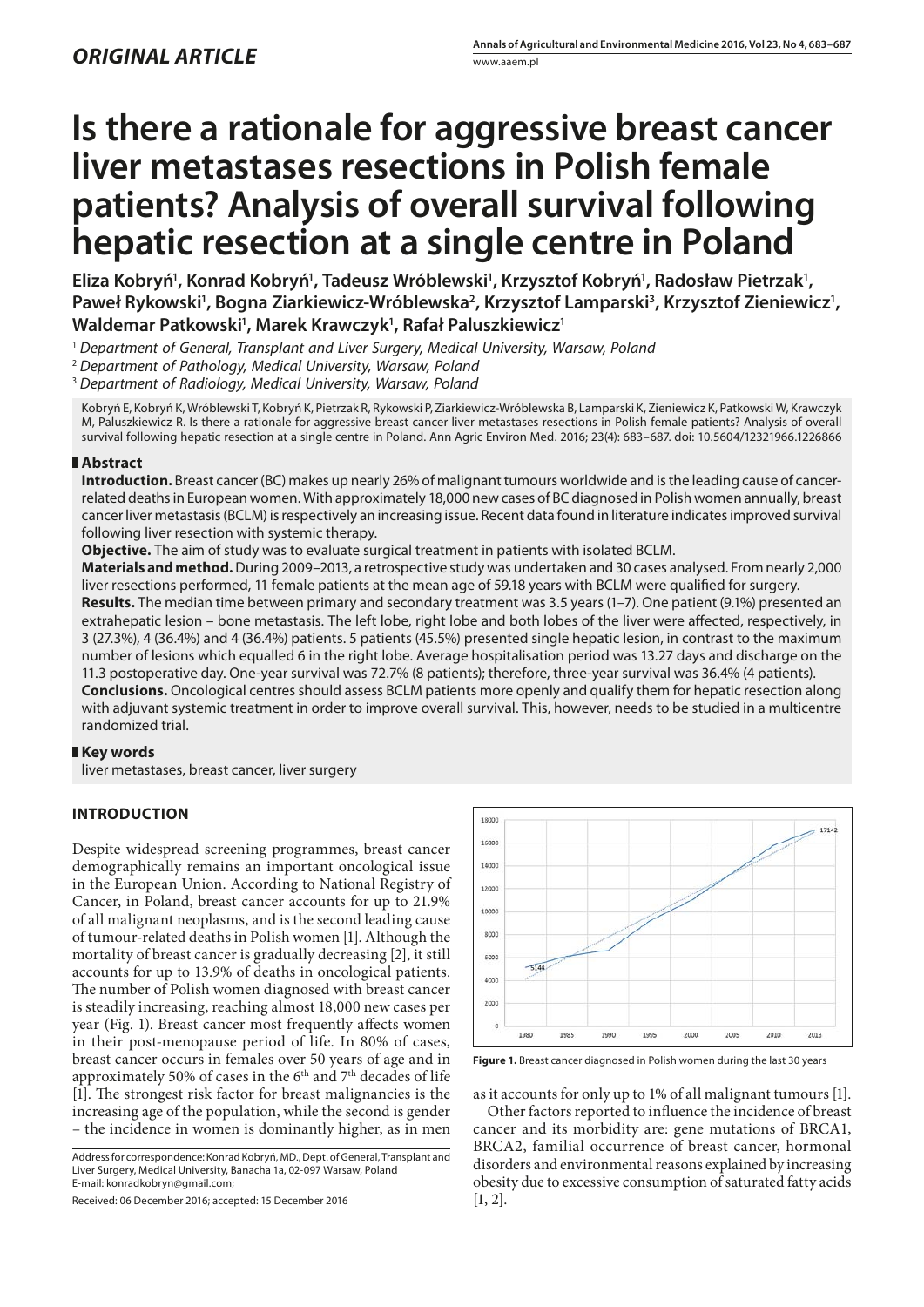Eliza Kobryń, Konrad Kobryń, Tadeusz Wróblewski, Krzysztof Kobryń, Radosław Pietrzak, Paweł Rykowski et al. Is there a rationale for aggressive breast cancer liver…

The treatment and prognosis of breast cancer are determined by many factors, but in the majority of cases the staging of the disease is an objective indicator for treatment options [3]. In approximately 20% of patients during their life, distant metastasis will be presented [4, 5, 6]. According to the autopsy studies carried out by Lee [7], the liver is the third most common site of breast cancer metastasis, present in 50–71% of all metastatic patients, following metastasis to the lungs (55–77%) and bones (49–74%).

The presence of metastasis predicts poor overall outcome in breast cancer-bearing patients [8]. The breast is the most common primary tumour location in patients with noncolorectal, non-neuroendocrine liver metastasis [9]. On the other hand, breast cancer in the stadium of a disseminated disease involves the liver in 50% of cases [6] – but only 5–25% of patients with stage IV cancer present isolated breast cancer liver metastasis (BCLM), which potentially could be radically treated by hepatic resection [10]. In other cases, the systematic and targeted therapy is the only resort for palliative treatment, which is not as effective as surgery [11, 12]. While the response to systemic therapy in primary tumours is up to 90%, in metastatic lesions it is only 50% [13]. This situation is probably caused by higher chemotherapeutic drug-resistance acquired during the course of treatment [14, 15]. In the light of these facts, surgery may be the most beneficial treatment in patients with isolated BCLM [16].

# **OBJECTIVE**

The study aimed to evaluate the efficacy of operational treatment, such as hepatic resection with radiofrequency ablation (RFA) or RFA alone and long-term outcome, in patients with isolated breast cancer liver metastasis, especially in the context of potential factors associated with overall survival (OS).

# **MATERIALS AND METHOD**

**Study design and patients' characteristics.** A retrospective single centre study was carried out in the General, Transplant and Liver Surgery Department at the Medical University of Warsaw. Data regarding baseline characteristic of patients hospitalized in the department between 2009–2013 was retrospectively collected from medical records. The inclusion criteria were: patients with recognized and postoperatively confirmed metachronous breast cancer liver metastasis, who had previously undergone total mastectomy (Halsted or Patey's mastectomy), or breast conserving treatment (BCT). The exclusion criteria were: insufficient or incomplete medical documentation, disseminated oncological disease, disqualification from hepatic surgery due to other reasons, histopathological findings of non-BCLM, and none compliance regarding patient follow-up.

The following parameters were analysed in the search for potential factors for overall survival rate (OSR) and disease-free survival rate (DSR): gender, age, type of previous mastectomy, additional therapy, period between mastectomy and liver resection, presence of metastasis in other organs, number of lesions in the liver and number of affected segments, vascular lesions, type of liver resection, postoperative complications, average hospitalization period

and time of discharge after surgery, postoperative mortality and morbidity, postoperative additional therapy and longterm outcome.

**Hepatic resection.** Each patient qualified for hepatic resection underwent all necessary examinations: blood tests, serum levels of creatinine, bilirubin and aminotransferases, chest X-ray, and consulted by gynaecologists, to exclude non-BCLM distant metastasis or other new neoplasms.

The radiological imaging was performed to assess the tumour's expansion in the liver. As standard preoperative work-up, an abdominal ultrasound examination and 3-phase computed tomography were performed. The results were consulted with by radiologists, surgeons, anaesthetists and oncologists. Patients were then qualified for the types of liver resection: major liver resection (three or more segments), segmentectomy, metastasectomy, hepatic resection with intraoperative RFA.

**Postoperative outcome and follow-up evaluation.** The postoperative mortality was defined as death within 60 days from surgery; thus, the postoperative morbidity was defined as the simultaneous adverse effects of surgery. The overall survival rate was considered as time from the surgery to the death of the patient, or date of last available follow up; the disease-free survival rate was defined as time from the date of surgery to the date of recurrence.

Follow-up was carried out by surgical staff in the outpatient clinic and a study-driven questionnaire completed during the interview.

#### **RESULTS**

From among 30 patients suspected of BCLM hospitalized during the analysed period, 11 fulfilled the inclusion criteria. They were all females.

The mean age of the study population at the time of breast cancer diagnosis was 54 years (±12.37). 9 patients (81.8%) underwent total mastectomy and 2 patients (18.2%) breast conserving treatment as the primary treatment of breast cancer. From these patients, one had bilateral breast cancer treated also by radical breast resection (Tab. 1).

The mean age at the moment of BCLM diagnosis was 59 years  $(\pm 11.34)$  and the median time between primary treatment and occurrence of liver metastasis – 3.5 years (1–7). One patient (9.1%) presented an extrahepatic lesion – bone metastasis. The left lobe, right lobe and both lobes of liver were affected, respectively, in 3 (27.3%), 4 (36.4%) and 4 (36.4%) patients. 5 patients (45.5%) presented single hepatic lesion, in contrast to the maximum number of lesions which equalled 6 in the right lobe.

**Hepatic resection.**All performed laparotomies were primary hepatic resections. Among 11 patients qualified for liver resection, 10 resections were performed and one patient underwent RFA. In most cases (6 patients – 54.5%), the surgery was limited to segmentectomy or metastasectomy. 4 (36.4%) of 10 resections were performed with associating RFA. Histopathology examination showed BCLM with negative oncological margins in all resected specimens. The characteristic of liver resection is presented in Table 2.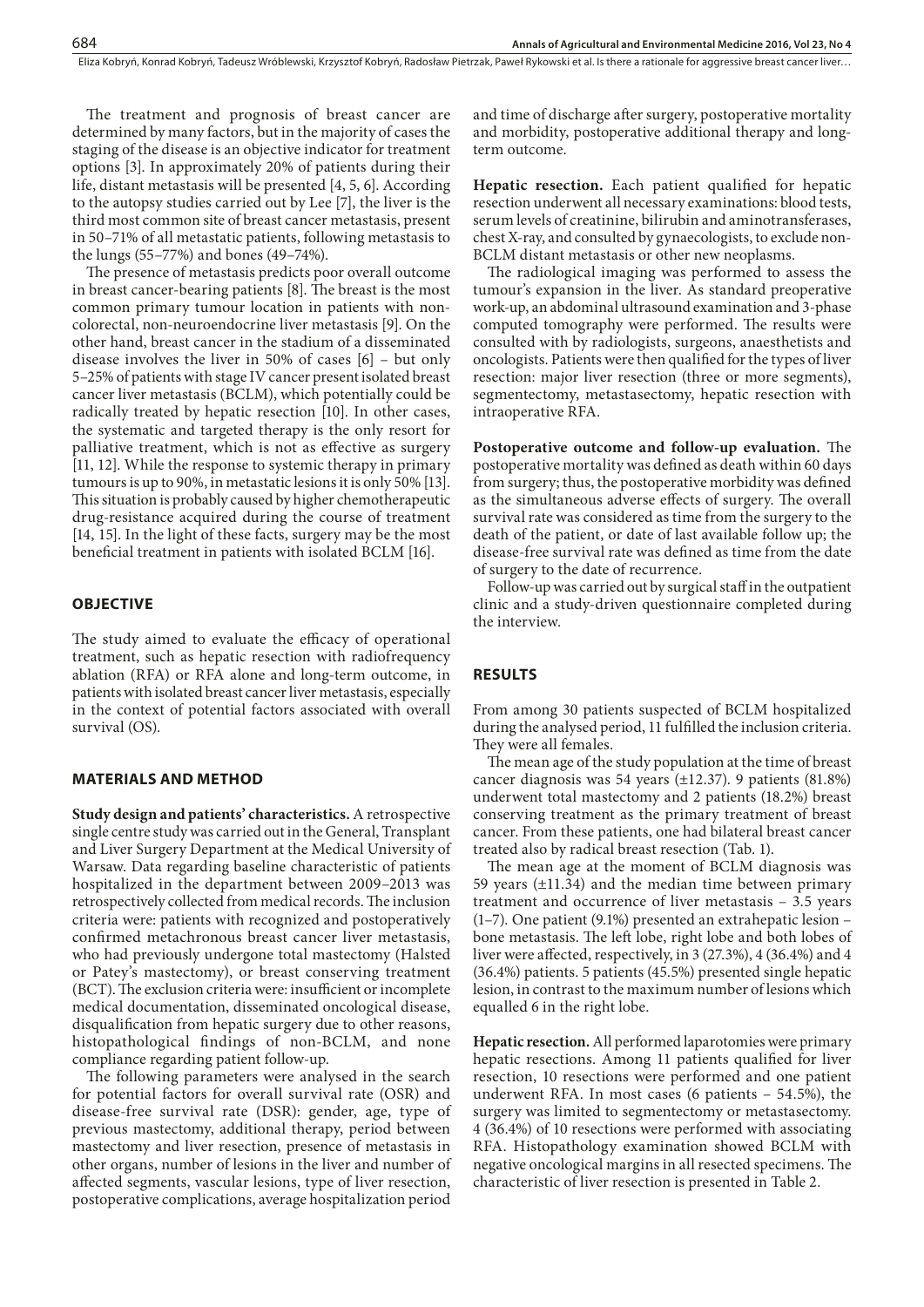Eliza Kobryń, Konrad Kobryń, Tadeusz Wróblewski, Krzysztof Kobryń, Radosław Pietrzak, Paweł Rykowski et al. Is there a rationale for aggressive breast cancer liver…

| <b>Table 1.</b> Patient and tumour characteristics (n=11) |  |  |
|-----------------------------------------------------------|--|--|
|-----------------------------------------------------------|--|--|

| Primary breast tumour              |                                                       | n              | $\frac{0}{0}$ |
|------------------------------------|-------------------------------------------------------|----------------|---------------|
|                                    | Mean age (M)                                          | $54 + 12.37$   | (52.5)        |
| Surgical treatment                 |                                                       |                |               |
|                                    | Breast conserving treatment                           | $\overline{2}$ | 18.2          |
|                                    | Total (Patey's) mastectomy                            | 9              | 81.8          |
| Systemic treatment                 |                                                       |                |               |
|                                    | Adjuvant chemotherapy                                 | 6              | 66.7          |
|                                    | Adjuvant radiotherapy                                 | 4              | 44.4          |
|                                    | Adjuvant hormone therapy                              | 4              | 44.4          |
|                                    | Database unavailable                                  | $\overline{2}$ | 18.2          |
| Breast cancer liver metastasis     |                                                       | n              | $\%$          |
| Mean age (M)                       |                                                       | $59 + 11.34$   | (56)          |
|                                    | Mean time-interval following primary tumour-years (M) | 3.9            | (3.5)         |
| <b>Distribution</b>                |                                                       |                |               |
|                                    | Unilateral                                            | 7              | 63.6          |
|                                    | <b>Bilateral</b>                                      | 4              | 36.4          |
| Number of lesions                  |                                                       |                |               |
|                                    | one                                                   | 4              | 36.4          |
|                                    | two                                                   | $\mathcal{P}$  | 18.2          |
|                                    | three or more                                         | 5              | 45.5          |
|                                    |                                                       |                |               |
| Mean maximum tumor size [mm] (M)   |                                                       | 41.3           | 44            |
| (measured in the biggest diameter) |                                                       |                |               |
|                                    |                                                       |                |               |
| Enlarged regional lymph nodes      |                                                       | 1              | 9.1           |
| Infiltration of hepatic venous     |                                                       | 1              | 9.1           |
| Infiltration of biliary tracts     |                                                       | 0              | 0             |
| (M) - Median                       |                                                       |                |               |

**Table 2.** Characteristics of liver resection (n=11)

|                            |                                      | n              | $\frac{0}{0}$ |
|----------------------------|--------------------------------------|----------------|---------------|
| <b>Extend of resection</b> |                                      |                |               |
|                            | Limited resection (<3 segments)      | 8              | 72.7          |
|                            | Major resection ( $\geq$ 3 segments) | 2              | 18.2          |
| Type of resection          |                                      |                |               |
|                            | Left- or Right haemihepatectomy      | 2              | 18.2          |
|                            | Bisegmentectomy                      | $\overline{2}$ | 18.2          |
|                            | Non-anatomical/wedge resection       | 6              | 54.5          |
| Thermal ablation           |                                      |                |               |
|                            | With liver resection                 | 4              | 36.4          |
|                            | alone                                | 1              | 9.1           |

**Post-operative and long-term outcome.** Following surgery, early complications such as haemorrhage, pneumothorax, respiratory and circulation insufficiency, were not observed in the studied group. No re-laparotomies were performed. Late complications – wound infection, biliary leakage or failure of the remaining liver tissue after resection, were not present. The average time of hospitalization was 13.27 days. All patients were discharged in general good condition.

A 5-year overall survival (OS) and disease-free survival was attained by one patient, which equals 9.1% of all the study group. This patient had a single, 10-mm lesion localized in the right lobe, but the female patient did not required postoperative chemotherapy; however, tamoxifen was administered after mastectomy. 4 (36.4%) had OS=1 year, DFS – a few months. One patient (9.1%) died from disseminated disease 6 months after surgery; the patient intraoperatively qualified only for thermal ablation, not liver resection. 5 patients (45.5%) died before attaining 5-year OS, but precise data was unavailable to the authors. One patient (9.1%) died 6 months after, but due to reasons unconnected with breast cancer – a severe brain injury. After surgery, 5 patients (45.5%) underwent postoperative chemotherapy, and 4 patients hormonal therapy – tamoxifen. None of the patients – pre- or post-operatively required targeted therapy for her-2-NEU receptors.

After surgery, none of patients underwent re-resection for recurrent BCLM metastasis.

## **DISCUSSION**

Liver resection has proved its efficacy as treatment for isolated liver metastasis of colon cancer (CRLM) and neuroendocrine tumours [17, 18]. There are many cohort studies giving scientific evidences that in these conditions, metastasectomy significantly prolongs patients' lives [17, 18]. Contrarily, in researches concerning non-colorectal, nonneuroendocrine, non-sarcoma (NCNNNS) liver metastasis, where the BCLM of often included, the role of hepatic resection is not well-established [19–21]. The NCNNNS group is non-homogenous, where tumours have a different primary prognosis, methods of treatment, and response for chemotherapy; thus, comparing BCLM with liver metastasis from other neoplasms could be difficult and lead to incorrect conclusions [22]. This fact should be taken into consideration while analysing results in the literature.

Although there are inceasingly more studies concerning the surgical treatment of BCLM [6, 8, 9, 16, 20, 21, 22, 23], no surgical association has mapped-out guidelines which may optimize the role of BCLM metastasectomy; therefore, the resection of metastatic breast cancer remains controversial [22]. The process of qualification to hepatic resection and course of operation are based on surgeons' experience and intuition. Metastatic breast cancer is a systemic disease and requires multidisciplinary, individual approach [22], which was the inspiration for the presented study.

There are several reasons to consider liver resection for BCLM. The large, multi-centre study by Adam et al. [9] showed that metastasectomy in patients with BCLM has comparable results with hepatic resection performed for colorectal or neuroendocrine liver metastasis [24, 25]. There are also promising results reported in a study comparing survival in patients with BCLM treated by metastasectomy, or by conventional systemic therapy alone [21]. The median overall survival was respectively 50 vs. 45 months; however, the difference was not statistically significant. This might have been caused by patient selection to specific study groups. Despite the above results, the specific group of patients could benefit from liver resection for BCLM – in patients with little hepatic lesions and who underwent R0 resection the risk of recurrence was the lowest [20]. In patients with triple negative receptors (non-E, non-P, non-HER2-neu receptors), the hepatic resection was likely more beneficial due to drug-resistance of this type of tumour, and insufficient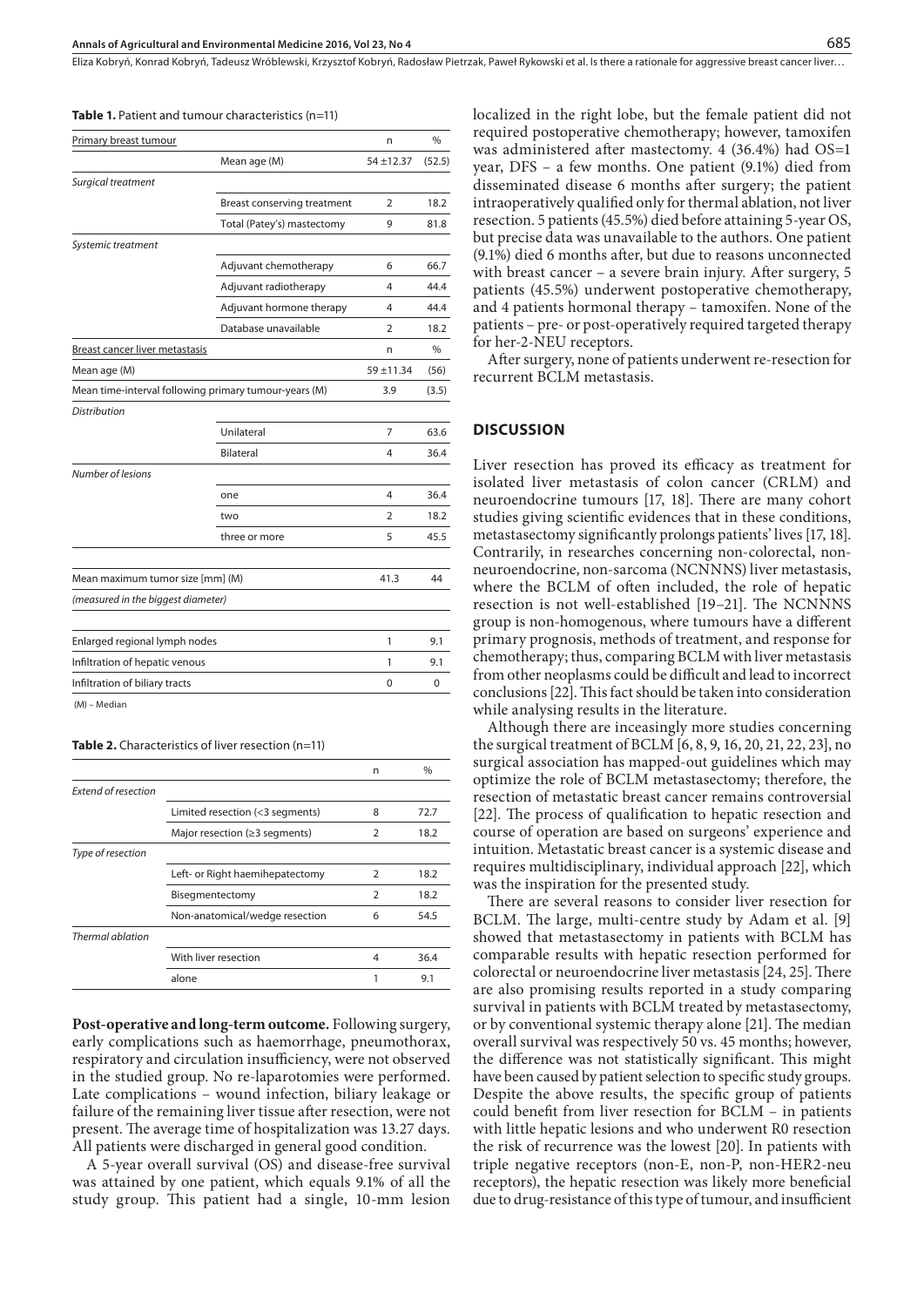Eliza Kobryń, Konrad Kobryń, Tadeusz Wróblewski, Krzysztof Kobryń, Radosław Pietrzak, Paweł Rykowski et al. Is there a rationale for aggressive breast cancer liver…

systemic therapy [21]. The performance of liver resection is recommended in patients with metachronous BCLM who have had a long disease-free period, in which the metastatic burden is low and liver tumours can be resected with a negative surgical margin [16, 23].

Surgical treatment of BCLM in patients' extra-hepatic disease should be performed based on an important difference in survival rates: in isolated bone metastasis the median overall survival is 24–48 months [26], the BCLM presents a median OS of 16.5–26 months [27]. This means that liver resection may prolong a patient's life, even if bone lesions are presented, and especially if patients are receiving additional therapy dedicated to treat bone metastasis. Some authors describe the efficacy of high-dose of tamoxifen administered in breast cancer bone metastasis with positive E-receptors or oral bisphosphonates in improving survival [28, 29, 30]. Women following BCT with current BCLM present higher expectations concerning further treatment which allows for better control and screening following the primary operation [31] which, with regard to detailed longterm follow-up, would be a significant factor in selecting patients with early liver metastasis and expanding the pool of resectable patients. On the other hand, there are studies relating to performing radionuclide therapy with Sm-153; the evidence for increasing survival is limited and the painrelief effect is promising [32]. The above researches establish the role of BCLM-patient selection for surgery, while the presence of bone metastasis is not an absolute exclusion criterion from hepatic resection. Surgery may provide increased survival with an acceptable quality of life in this group of patients.

The mean time of observing recurrence in patients undergoing resection for BCLM was 2.5 years. The type of previously performed mastectomy did not impact on survival after hepatic resection, except axillary lymp-node status at the time of breast surgery, which is in accordance with results presented in the literature [23, 33]. No repeated hepatectomies were performed in cases of recurrence, a situation associated with advanced extra-hepatic disease and/or impossibility to gain oncologically radical surgery. The above facts should prompt consideration of screening after metastasectomy; there are even studies proving that MRI scans, PET-CT scans and computed tomography are widely useful in detecting breast cancer metastasis [34]; however, none of them touch on BCLM recurrence. This aspect undoubtedly requires more multi-institutional research to optimize the process of qualification to liver resection.

There are several limitations to the presented study: 1) the retrospective character and single-centre research with small sample-size; 2) the selection bias may also have had an influence on the results; 3) the role of ethical dilemma – surgical procedures in patients with disseminated disease (while metastasis in other organs can not be exclude) may worsen the patient's outcome and shorten the overall survival rate.

To improve patients' outcome, more multi-institutional, randomized studies are needed.

## **CONCLUSIONS**

There is still much to be improved in the field of treating breast cancer liver metastases patients in Poland. Factors significantly increasing the chance for a successful hepatic resection in patients with breast cancer liver metastases are: small, single lesions resected with R0 margin, longer period between mastectomy and metastasectomy, positive hormonal E or P receptors, no existence of extra-hepatic disease and general good condition. The need for post-operative screening and follow-up of breast cancer women in Poland is crucial. Furthermore, the authors urge oncological centres to assess BCLM patients more openly and qualify them for hepatic resection along with adjuvant systemic treatment. Based on this study and literature review, liver resection is recommend as the only treatment significantly prolonging life in this selected group of patients. However, recognizing the limitations of this study, it is acknowledged that the reason for a future prospective randomized controlled trial treatment of BCLM patients by hepatic resection vs. systemic treatment alone. There are particular questions which underlie the importance of this topic, and thus with new drugs being introduced, would they prove an aid to surgical therapy, or can the OSR be achieved in BCLM as in CRLM patients?

# **REFERENCES**

- 1. Polish National Registry of Cancer, http://onkologia.org.pl/nowotworypiersi-kobiet/
- 2. Banas T, Juszczyk G, Pitynski K, Nieweglowska D, Ludwin A, Czerw A. Incidence and mortality rates in breast, corpus uteri, and ovarian cancers in Poland (1980–2013): an analysis of population-based data in relation to socioeconomic changes. OnkoTargets Therapy 2016; 7 Sept.
- 3. Carsoso F, Costa A, Norton L, Cameron D, Cuffer T, Fallowfield L, et al. 1st International consensus guidelines for advanced breast cancer (ABC1). Breast 2012; 21: 242–252.
- 4. Jemal A, Siegel R, Ward E, Murrau T, Xu J, Thun MJ. Cancer Statistics, 2007. CA Cancer J Clin. 2007; 57: 43–66.
- 5. Zielinski J, Jaworski R, Irga-Jaworska N, Haponiuk I, Jaskiewicz J. The significance of ductoscopy of mammary ducts in the diagnostics of breast neoplasms. Videosurgery Miniinv 2015; 10 (1): 79–86.
- 6. Vertriest C, Berardi G, Tomassini F, Broucke RV, Depypere H, Cocquyt V, et al. Resection of Single Metachronous Liver Metastases from Breast Cancer Stage I-II Yeld Excellent Overall and Disease-Free Survival. Single Centre Experience and Review of the Literature. Dig Surg. 2015; 32: 52–59.
- 7. Lee YT. Breast carcinoma: pattern of recurrence and metastasis after mastectomy. Am J Clin Oncol. 1984; 7: 443–9.
- 8. Ruiz A, Wicherts DA, Sebagh M, Giacchetti S, Castro-Benitez C, van Hillegersberg R, et al. Predictive Profile-Normogram for Liver Resection for Breast Cancer Metastases: An Aggressive Approach with Promising Results Ann Surg Oncol. 2016 Aug 29.
- 9. Adam R, Chiche L, Aloia, Ellias D, Salmon RJ, et al. Hepatic Resection for Noncolorectal, Nonendocrine Liver Metastases. Analysis of 1452 patients and development of a prognostic model. Ann Surg. 2006; 244: 524–535.
- 10. Insa A, LLuch A, Prosper F, Marguan I, Marginez-Agullo A, Garcia-Conde J. Prognostic factors predicting survival from first recurrence in patients with metastatic breast cancer: analysis of 439 patients. Breast Cancer Res Treat. 1999; 56: 67–78.
- 11. Hoe AL, Royle GT, Taylor I. Breast liver metastases incidence, diagnosis and outcome. J R Soc Med. 1991; 84: 714–716.
- 12. Polistina F, Constantin G, Febbraro A, Robusto E, Ambrosino G. Aggressive treatment for hepatic metastases from breast cancer: results from a single center. World J Surg. 2013; 37: 1322–1332.
- 13. Gonzalez-Angulo AM, Morales-Vasquez F, Hortobagyi GN. Overview of resistance to systemic therapy in patients with breast cancer. Adv Exp Med Biol. 2007; 608: 1–22.
- 14. Coley HM. Mechanisms and strategies to overcome chemotherapy resistance in metastatic breast cancer. Cancer Treat Rev. 2008; 34: 378–390.
- 15. Li Z, Kang Y. Emerging therapeutic targets in metastatic progression a focus on breast cancer. Pharmacol Ther. 2016; 161: 79–96.